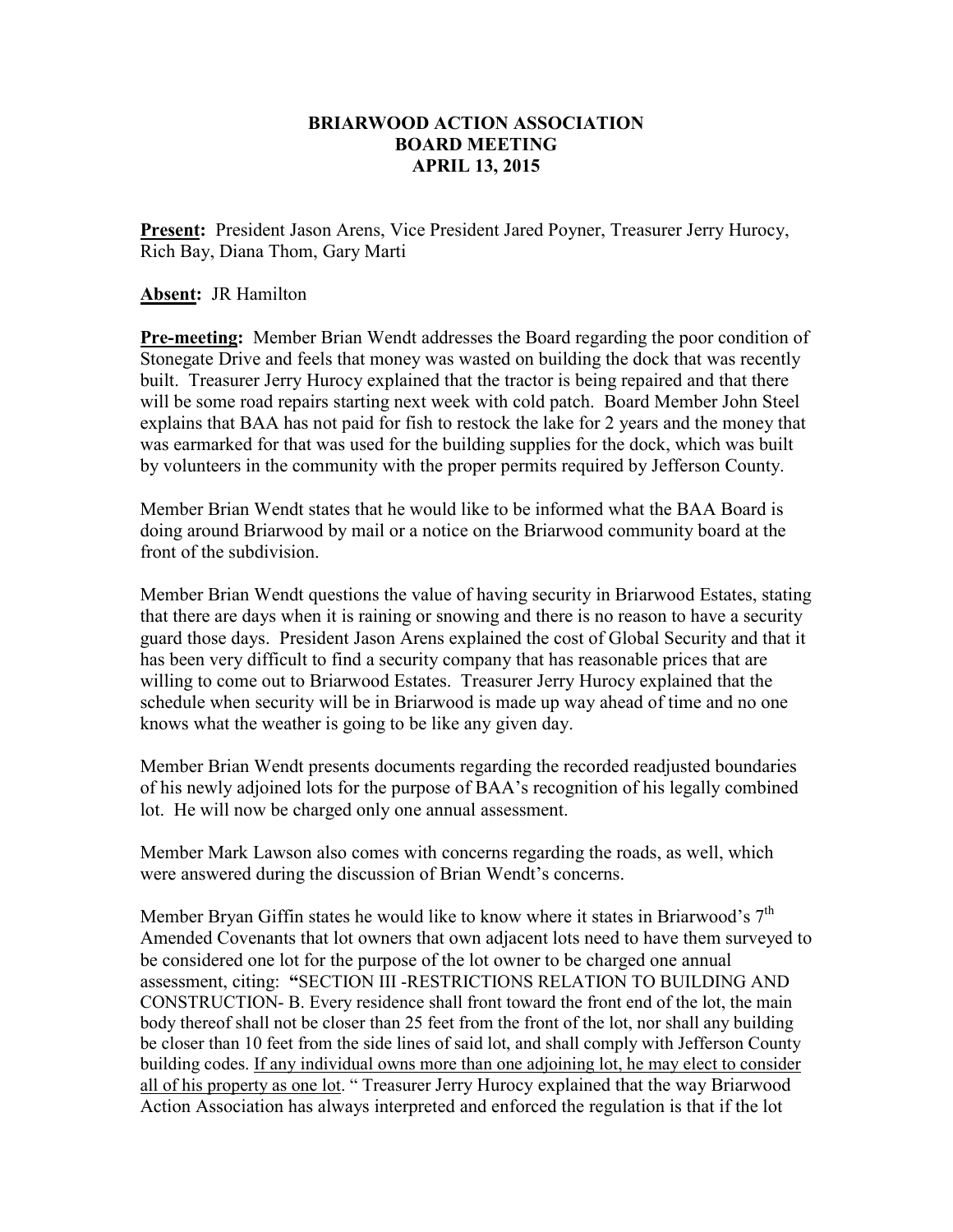owner chooses to consider his adjacent lots as one lot, they must be re-platted and recorded with the Jefferson County Recorder of Deeds as one lot, citing the fact that those who are being currently being charged one assessment for adjoined lots have gone through the process of re-platting and have acquired a legal boundary adjustment which was recorded with the proper authority.

Member Bryan Giffin also requests a change in the BAA Covenants to allow for a detached garage for homeowners that own more than one adjoining lot. Treasurer Jerry Hurocy states a change in the Covenants requires a vote of the Membership.

Member Brian Giffin also expressed concerns about the condition of the roads, stating that he has not paid his assessments for two years because he has been spending too much money replacing tires on his vehicles because of the bad roads in Briarwood. He states now that he has heard that areas on Stonegate are going to be patched that he guesses he can write a check for his assessments now.

Member Mark Lawson requests that BAA purchase Briarwood's Maintenance Employee, Ron Ramsey, with a work truck specifically to use in the subdivision so he does not have to use his own personal vehicle for his work here. He also requests that BAA purchase a snow plow for the subdivision as he has experience in plowing and volunteers to do so should BAA purchase a plow.

Member Tony Ferguson states that more than two-thirds the width of the road should be cleared of snow when plowed. Gary Marti explains the reasons that cause the snow plower to not plow more of the street than he does.

Rodney Kozlowski approaches the Board and states he is representing Wayne Barnes, who has purchased Cottonwood Golf Course, stating that they would like the water turned on and they are willing to pay some of what the back water bill is. Vice President Jared Poyner, Treasurer Jerry Hurocy and Board Member John Steel will be meeting with Wayne Barnes within the next week regarding Briarwood Estates' relationship with Cottonwood Golf Course.

### **Meeting Called to Order at 7:50 pm by President Jason Arens**

**Minutes taken by: Jeannie Hurocy** 

**Minutes of last meeting read:** February 9, 2015 minutes were distributed and read. **Motion to accept minutes by Diana Thom, 2nd by Rich Bay. Motion passes unanimously.** 

March 22, 2015 Closed Meeting Minutes were distributed and read. **Motion to accept minutes by Jerry Hurocy, 2nd by Diana Thom. Motion passes unanimously.**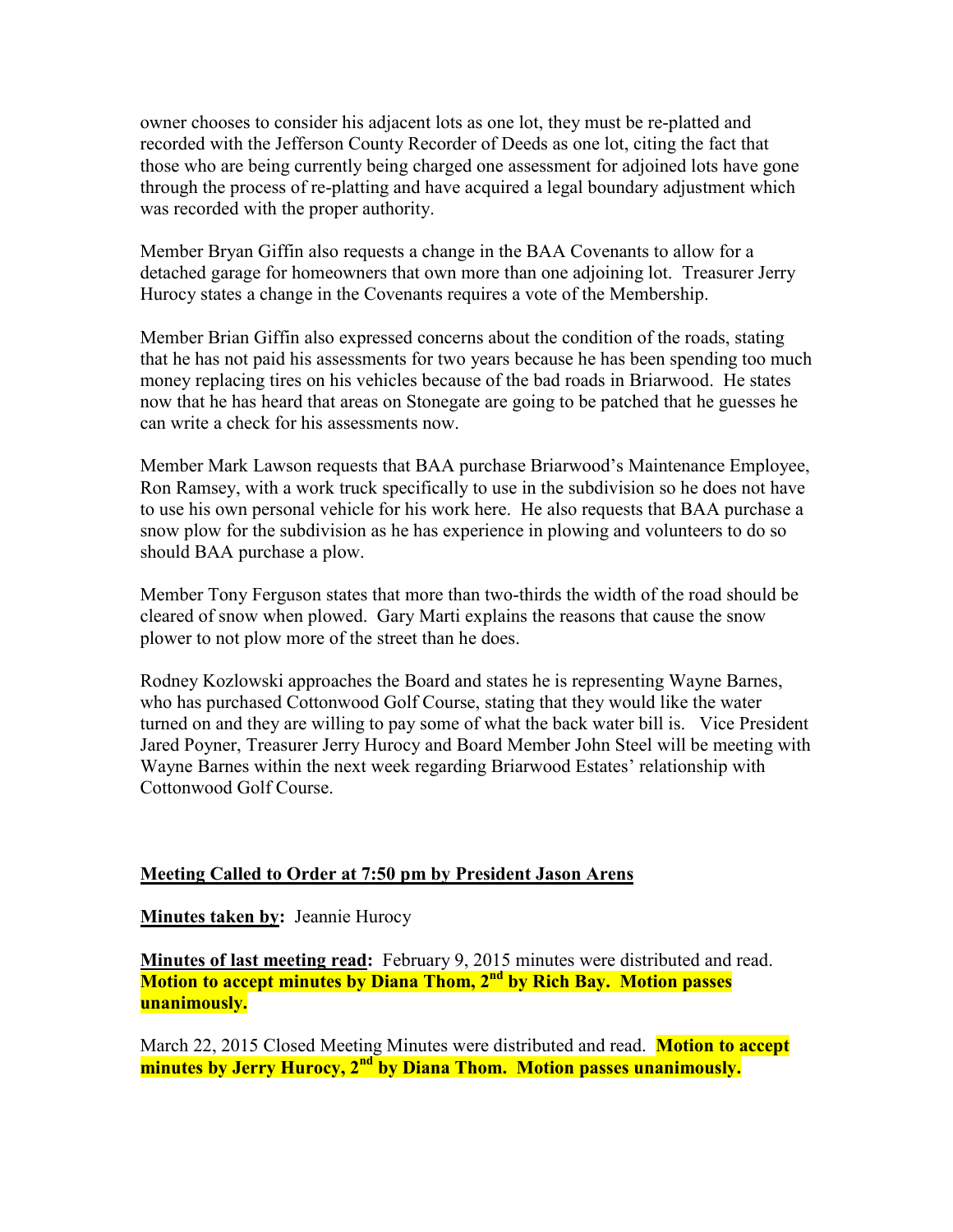**Financials:** Financial Report was distributed and presented by Treasurer Jerry Hurocy**. Motion to accept Financial Report by Rich Bay, 2nd by Diana Thom. Motion passes unanimously.** 

**Utilities Report:** Utilities Report was distributed and presented by Treasurer Jerry Hurocy. **Motion to accept Utilities Report by Rich Bay, 2nd by John Steel. Motion passes unanimously.** 

**Architectural Committee:** Maria Zoph presents plans for a fence in the front of her house. Fences are not allowed in the front yard. Plan was not approved. Jared Poyner will call the Zoph's and give them their other options, such as an electric fence, but the Board will does not approve the fence plans.

**Dams Report:** Jared Poyner and Gary Marti will be acquiring bids for cutting the dam. Jerry will contact Chad Queen for a bid.

Lake and Beach Report: The community dock is built. There are more barrels that will be used to place under the ramps.

**Security Report:** A resident witnessed two people attempting to steal a ladder from the new home that is being constructed on London Bridge. The suspects fled and were not found by Jefferson County Sheriff's Department once they arrived.

**Rules and Regulations: Motion made by Vice President Jared Poyner that ALL architectural plans are to be submitted to the Architectural Committee to be considered according to the Briarwood Architectural Guidelines and then will be presented to the BAA Board for final approval, 2nd by Rich Bay. Motion passes unanimously.** 

There have been young children seen unsafely operating golf carts on the roads in Briarwood and have been witnessed in near accidents while driving them. **Motion made to add the Rules that all golf cart drivers on Briarwood's roads MUST be in possession of a valid driver's permit or valid driver's license by Rich Bay, 2nd by Diana Thom. Motion passes unanimously.** 

**Website:** Nothing to report.

**Roads:** Cold Patch will be placed next week on Stonegate. Waiting on the tractor to return from being repaired so we can have the cold patch delivered and Ron Ramsey can start repairing dilapidated areas of the roads.

**Park and Entrance:** Nothing to report.

**The Board went into Closed Session to discuss Legal, Lots and Back Dues.**